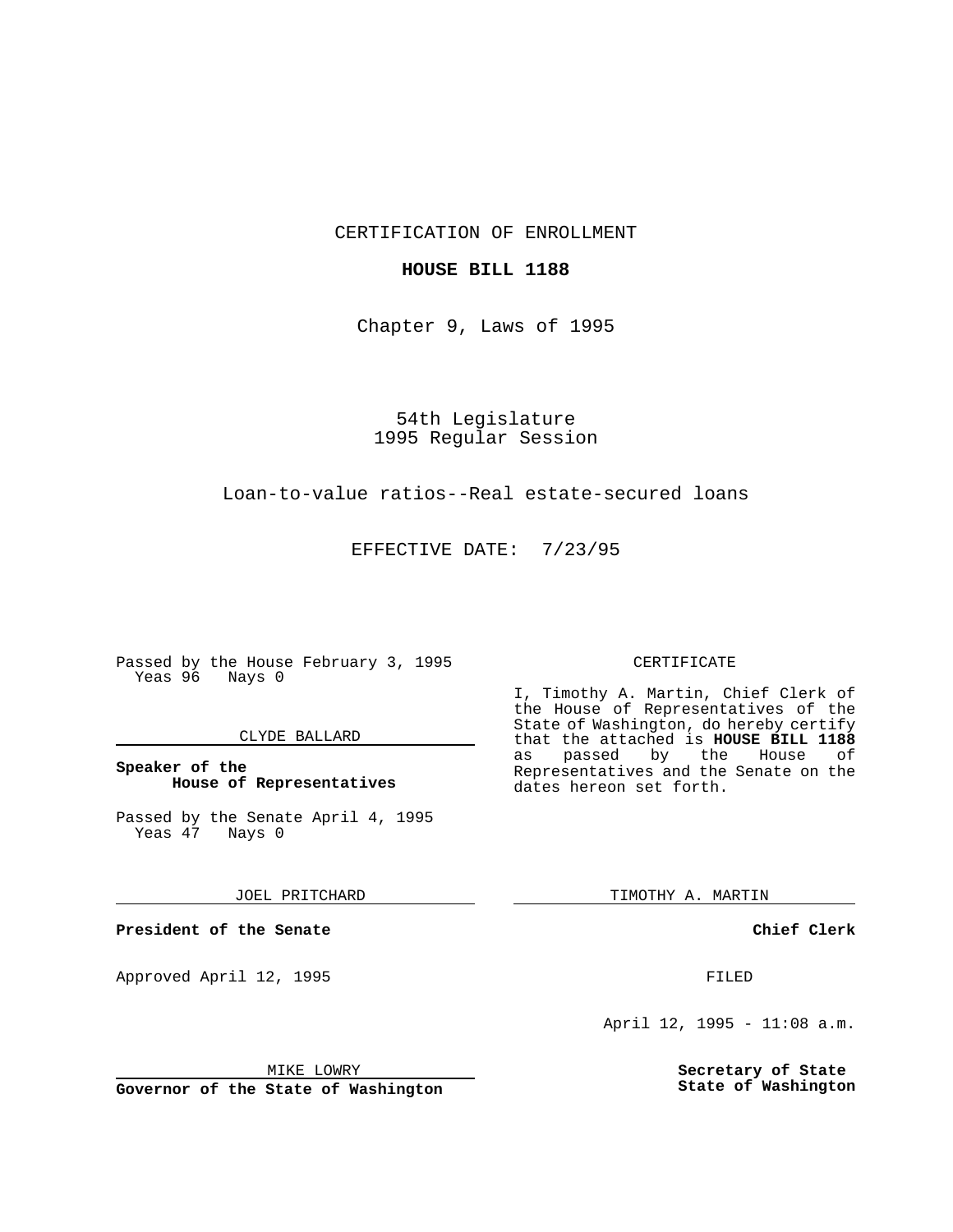# **HOUSE BILL 1188** \_\_\_\_\_\_\_\_\_\_\_\_\_\_\_\_\_\_\_\_\_\_\_\_\_\_\_\_\_\_\_\_\_\_\_\_\_\_\_\_\_\_\_\_\_\_\_

\_\_\_\_\_\_\_\_\_\_\_\_\_\_\_\_\_\_\_\_\_\_\_\_\_\_\_\_\_\_\_\_\_\_\_\_\_\_\_\_\_\_\_\_\_\_\_

Passed Legislature - 1995 Regular Session

# **State of Washington 54th Legislature 1995 Regular Session**

**By** Representatives L. Thomas, Dyer, Grant, Benton, Campbell, Costa, Pelesky, Huff and Mielke

Read first time 01/17/95. Referred to Committee on Financial Institutions & Insurance.

1 AN ACT Relating to loan-to-value ratios and examination periods; 2 and amending RCW 31.04.125 and 31.04.145.

3 BE IT ENACTED BY THE LEGISLATURE OF THE STATE OF WASHINGTON:

4 **Sec. 1.** RCW 31.04.125 and 1991 c 208 s 13 are each amended to read 5 as follows:

 (1) No licensee may make a loan with a repayment period greater than six years and fifteen days after the loan origination date except for open-end loans or loans secured by real estate or personal property used as a residence.

 (2) No licensee may make a loan using any method of calculating interest other than the simple interest method; except that the add-on method of calculating interest may be used for a loan not secured by real property or personal property used as a residence when the repayment period does not exceed three years and fifteen days after the loan origination date.

16 (3) ((No licensee may make a loan secured by real estate in an 17 amount in excess of ninety percent of the value of such real estate and 18 improvements, including all prior liens against the property.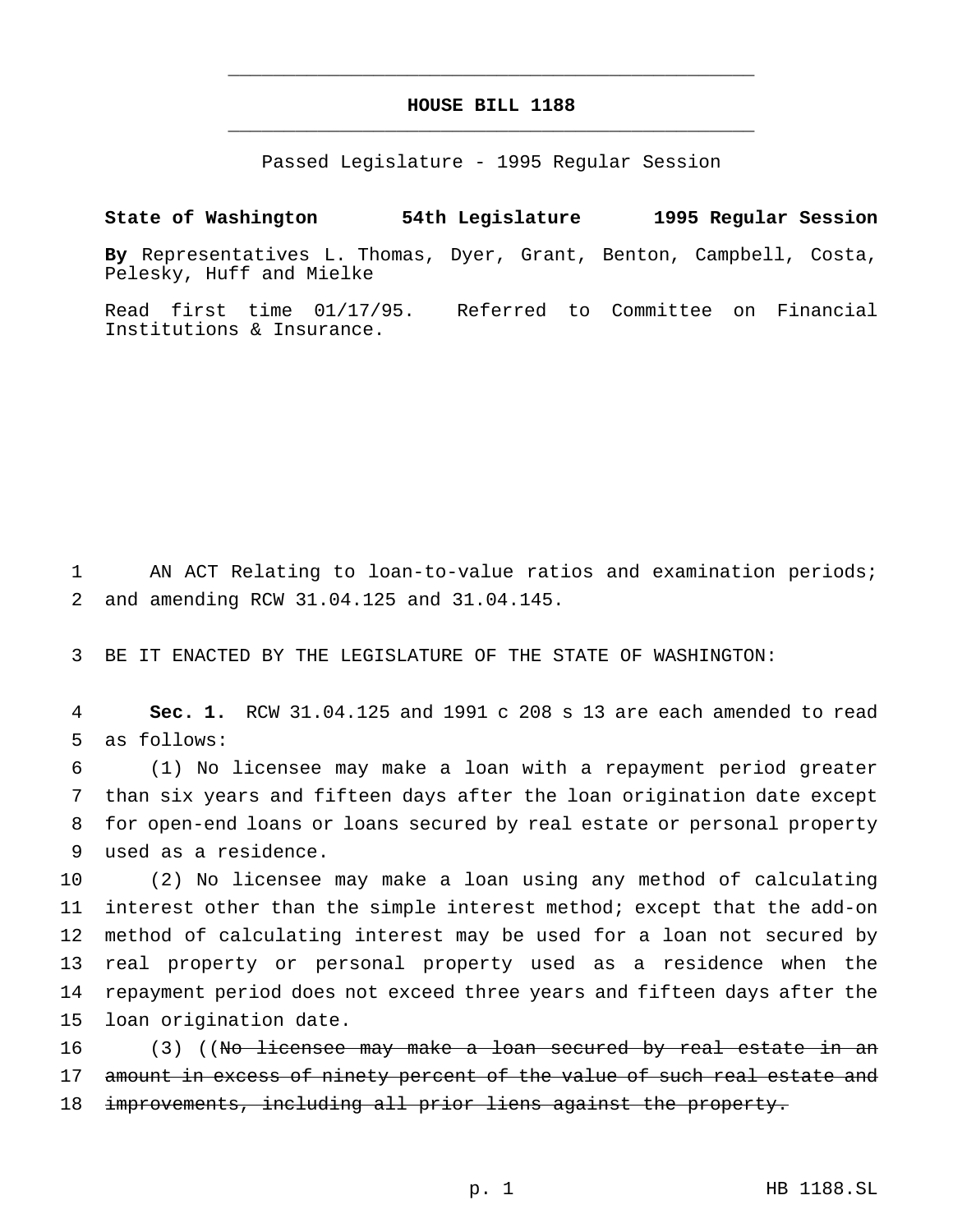$(4)$ )) No licensee may make a loan using the add-on method to calculate interest that does not provide for a refund to the borrower or a credit to the borrower's account of any unearned interest when the loan is repaid before the original maturity date in full by cash, by a new loan, by refinancing, or otherwise before the final due date. The refund must be calculated using the actuarial method, unless a sum equal to two or more installments has been prepaid and the account is not in arrears and continues to be paid ahead, in which case the interest on the account must be recalculated by the simple interest method with the refund of unearned interest made as if the loan had been made using the simple interest method. When computing an actuarial refund, the lender may round the annual rate used to the nearest quarter of one percent.

 In computing a required refund of unearned interest, a prepayment made on or before the fifteenth day after the scheduled payment date is deemed to have been made on the payment date preceding the prepayment. In the case of prepayment before the first installment due date, the company may retain an amount not to exceed one-thirtieth of the first month's interest charge for each day between the origination date of the loan and the actual date of prepayment.

 $((+5))$   $(4)$  No licensee may provide credit life or disability insurance in an amount greater than that required to pay off the total balance owing on the date of the borrower's death net of refunds in the case of credit life insurance, or all minimum payments that become due on the loan during the covered period of disability in the case of credit disability insurance. The lender may not require any such insurance.

 $((+6))$  (5) Except in the case of loans by mail, where the borrower has sufficient time to review papers before returning them, no licensee may prepare loan papers in advance of the loan closing without having reviewed with the borrower the terms and conditions of the loan to include the type and amount of insurance, if any, requested by the borrower.

 **Sec. 2.** RCW 31.04.145 and 1994 c 92 s 169 are each amended to read as follows:

 For the purpose of discovering violations of this chapter or securing information lawfully required under this chapter, the director may at any time, either personally or by a designee, investigate the